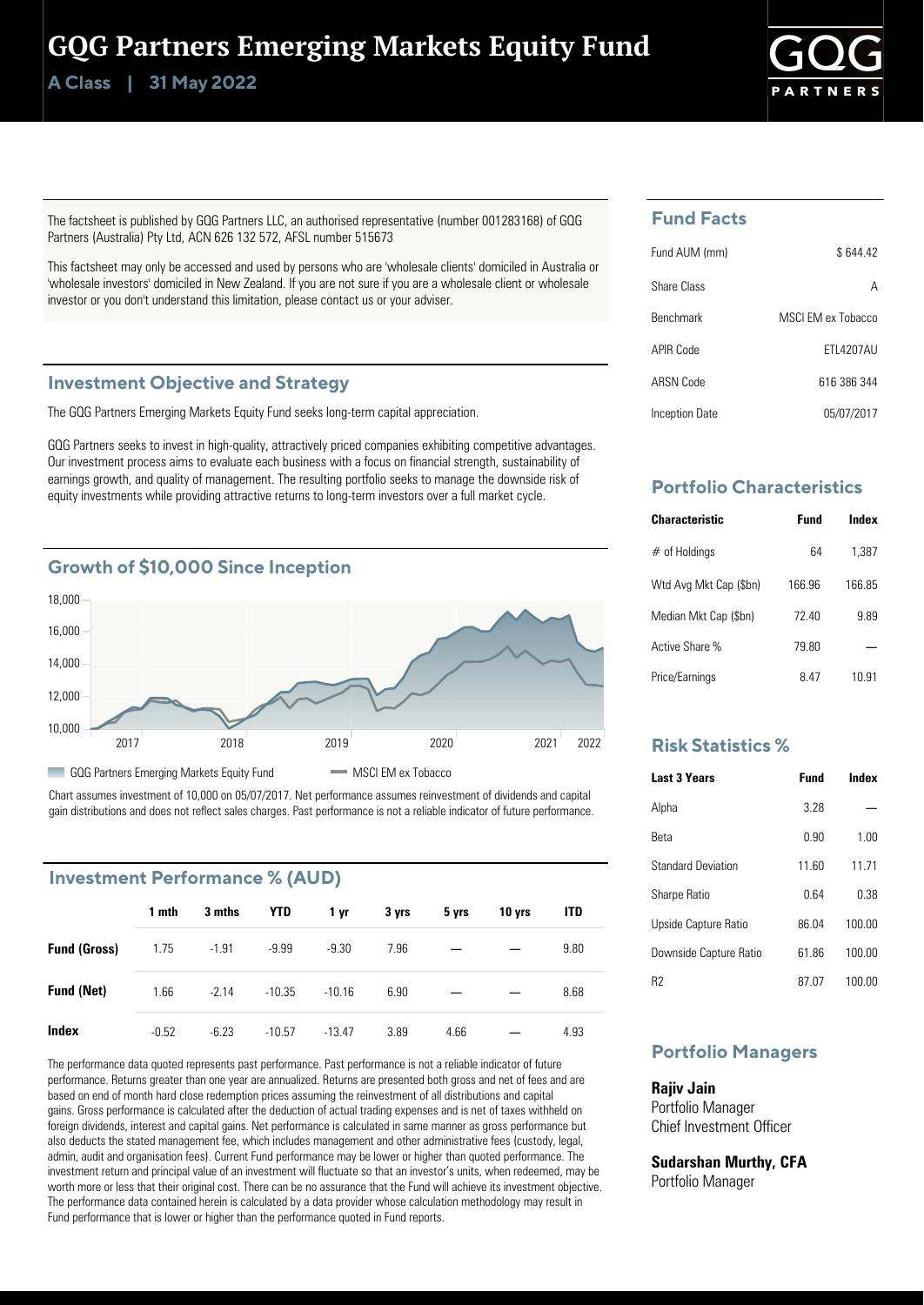# GQG Partners Emerging Markets Equity Fund

**Class | A 31 May 2022**



### **Top 10 Holdings** (% total portfolio)

| Holding                                   | Fund |
|-------------------------------------------|------|
| Petroleo Brasileiro SA Petrobras          | 72   |
| Vale SA                                   | 56   |
| Housing Development Finance Corp Ltd      | 45   |
| Reliance Industries Ltd                   | 4.3  |
| <b>TotalEnergies SE</b>                   | 41   |
| Exxon Mobil Corp                          | 3.9  |
| Heineken NV                               | 37   |
| Taiwan Semiconductor Manufacturing Co Ltd | 36   |
| Infosys Ltd                               | 3 O  |
| Wal - Mart de Mexico SAB de CV            | 29   |
|                                           |      |
|                                           |      |

### **Sectors** (% portfolio equity)

| <b>Sector</b>                 | <b>Fund</b> | Index | Under/Over |
|-------------------------------|-------------|-------|------------|
| <b>Communication Services</b> | 4.1         | 10.2  |            |
| <b>Consumer Discretionary</b> | 3.4         | 12.9  |            |
| <b>Consumer Staples</b>       | 10.5        | 5.7   |            |
| Energy                        | 27.5        | 5.0   |            |
| <b>Financials</b>             | 23.1        | 21.9  |            |
| Healthcare                    | 3.3         | 3.6   |            |
| Industrials                   |             | 5.5   |            |
| Information Technology        | 8.7         | 21.2  |            |
| <b>Materials</b>              | 15.2        | 9.1   |            |
| <b>Real Estate</b>            | 0.6         | 2.1   |            |
| Utilities                     | 3.4         | 27    |            |

### **Fund Sector Over Time** (% portfolio equity)



### **Enquiries**

Wholesale Clients domiciled in Australia and Wholesale Investors domiciled in New Zealand can direct all enquiries, including requests for a Product Disclosure Statement (PDS) and accompanying Reference Guide free of charge, to:

**Laird Abernethy,** Managing Director GQG Partners (Australia) Pty Ltd ACN 626 132 572 AFSL number 515673 Email: labernethy@gqgpartners.com Tel: +61 2 9238 8093

### **Portfolio Holdings**

Portfolio holdings are subject to change without notice. Cash and cash equivalents represented 3.57% of the total portfolio.

Top ten holdings identified and described do not represent all securities purchased, sold, or recommended for inclusion in the Fund and no assumption should be made that such securities or future recommendations were or will be profitable in the future. Country allocations reflect the country of risk of the securities in the portfolio as assigned by Morningstar, though GQG's portfolios are constructed based upon GQG's assessment of each issuer's country of risk exposure, which may not be the same as Morningstar's country assignment.

#### **Fund Expense %**

| <b>Buy Spread</b>      | 0.30 |                                                       |
|------------------------|------|-------------------------------------------------------|
| <b>Sell Spread</b>     | 0.30 | *Inclusive of goods and<br>services tax (GST) and any |
| <b>Management Fee*</b> | በ 96 | reduced input tax credit                              |

### **Top 10 Countries** (% portfolio equity)